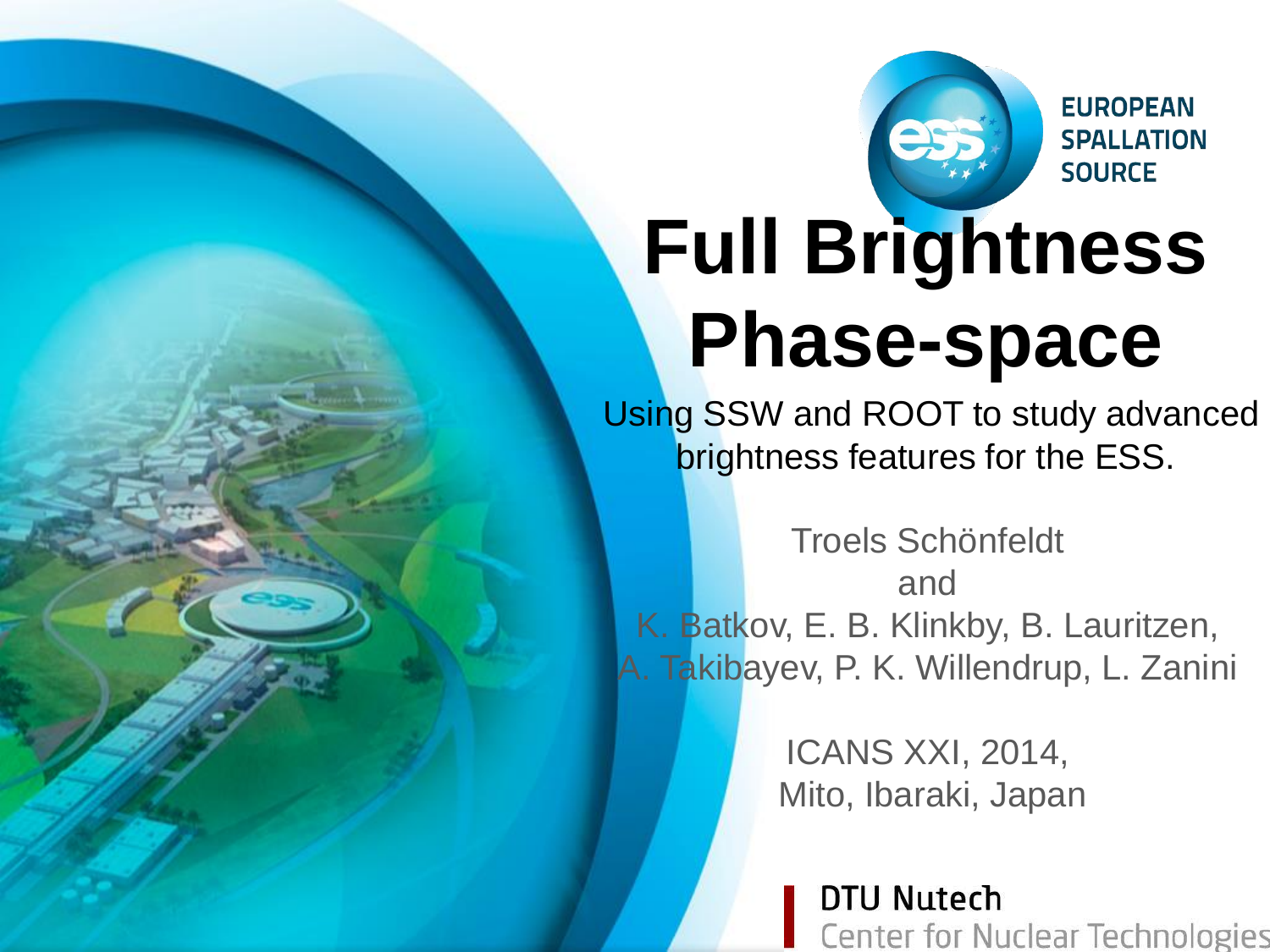

# ESS target station

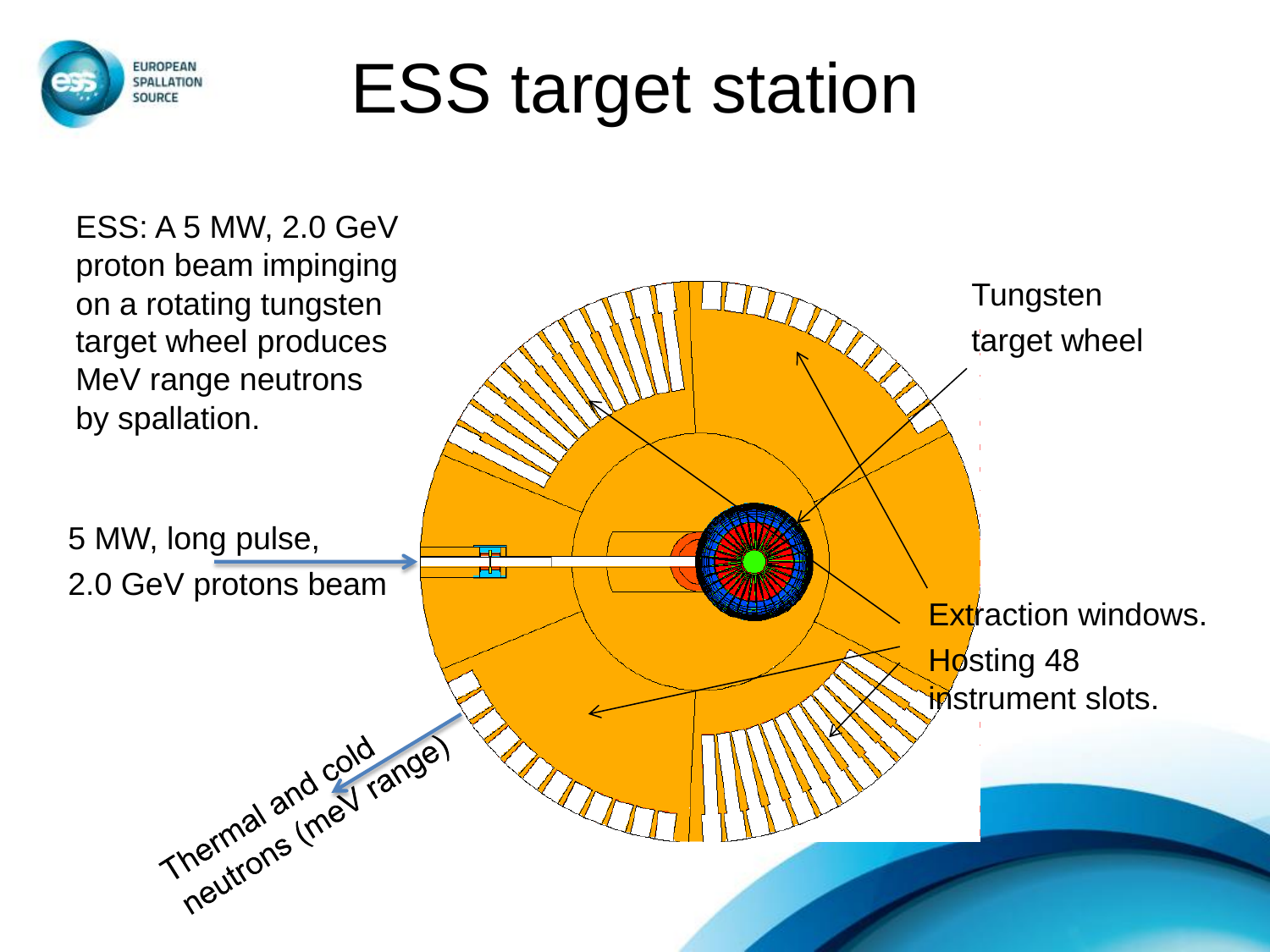## ESS moderator design



ESS will have two moderator systems, one is yet undecided (see the talk of K. Batkov), the other will be:

- Cold: para hydrogen at 20 K.
- Flat: around 3 cm high.

**EUROPEAN** SPALLATION SOURCE

- Bispectral: 2 thermal water liners (bispectral extraction)
- Serves all instruments: two openings of 120°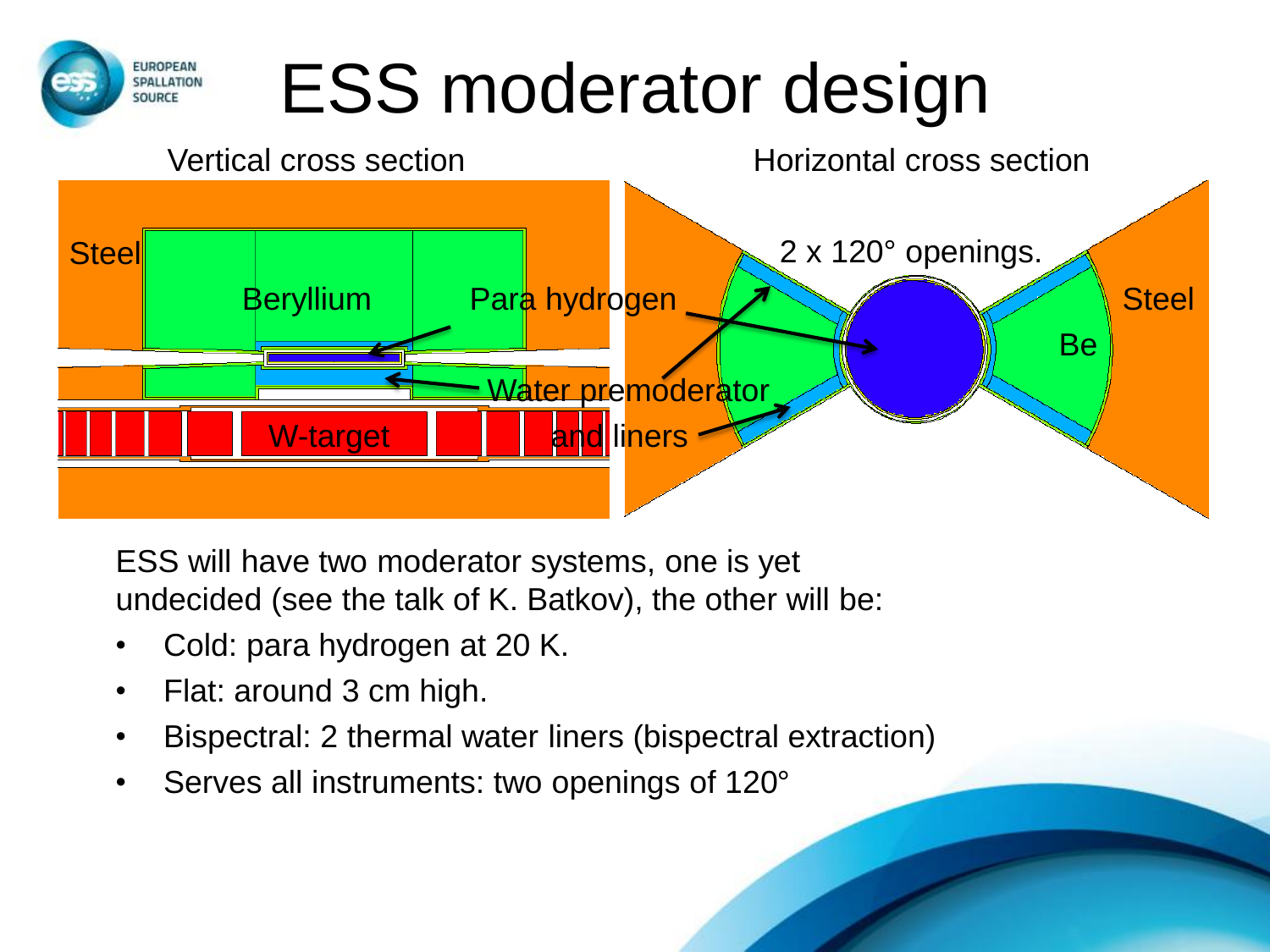#### **EUROPEAN** Flat moderator brightness SPALLATION SOURCE ESS expectation

Especially for cold neutrons the flat moderator yields a huge brightness increase.



 $B_c(h) = 3.63926 \times 10^{13} e^{-.278203h} + 6.28705 \times 10^{12}$ 

 $B_t(h) = 2.70429 \times 10^{13} e^{-0.140318h} + 5.58627 \times 10^{12}$ 

f5:n tally (flux)

**Collimator** 

Brightness is: flux/(collimator solid angle)

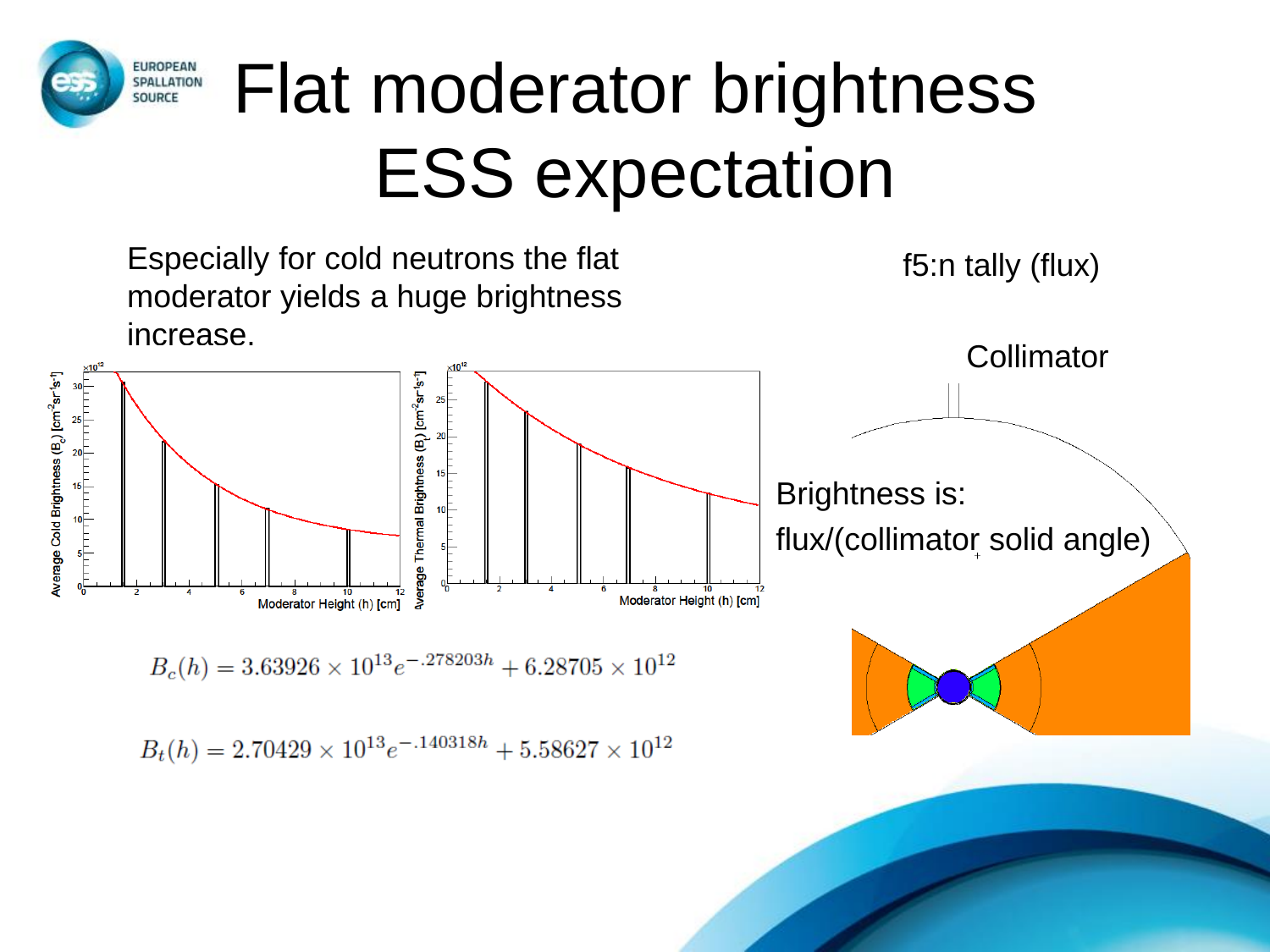

#### Thermal spectrum



The brightness spectrum, with fits to a modified thermal Maxwellian:

$$
B_t(\lambda) = I_t \frac{2k_{Th}^2}{T^2 \lambda^5} \lambda^\chi e^{-\frac{k_{Th}}{T\lambda^2}} + I_{SD} \frac{1}{\lambda} \frac{1}{1 + e^{\alpha(\lambda - \lambda_{SD})}}
$$

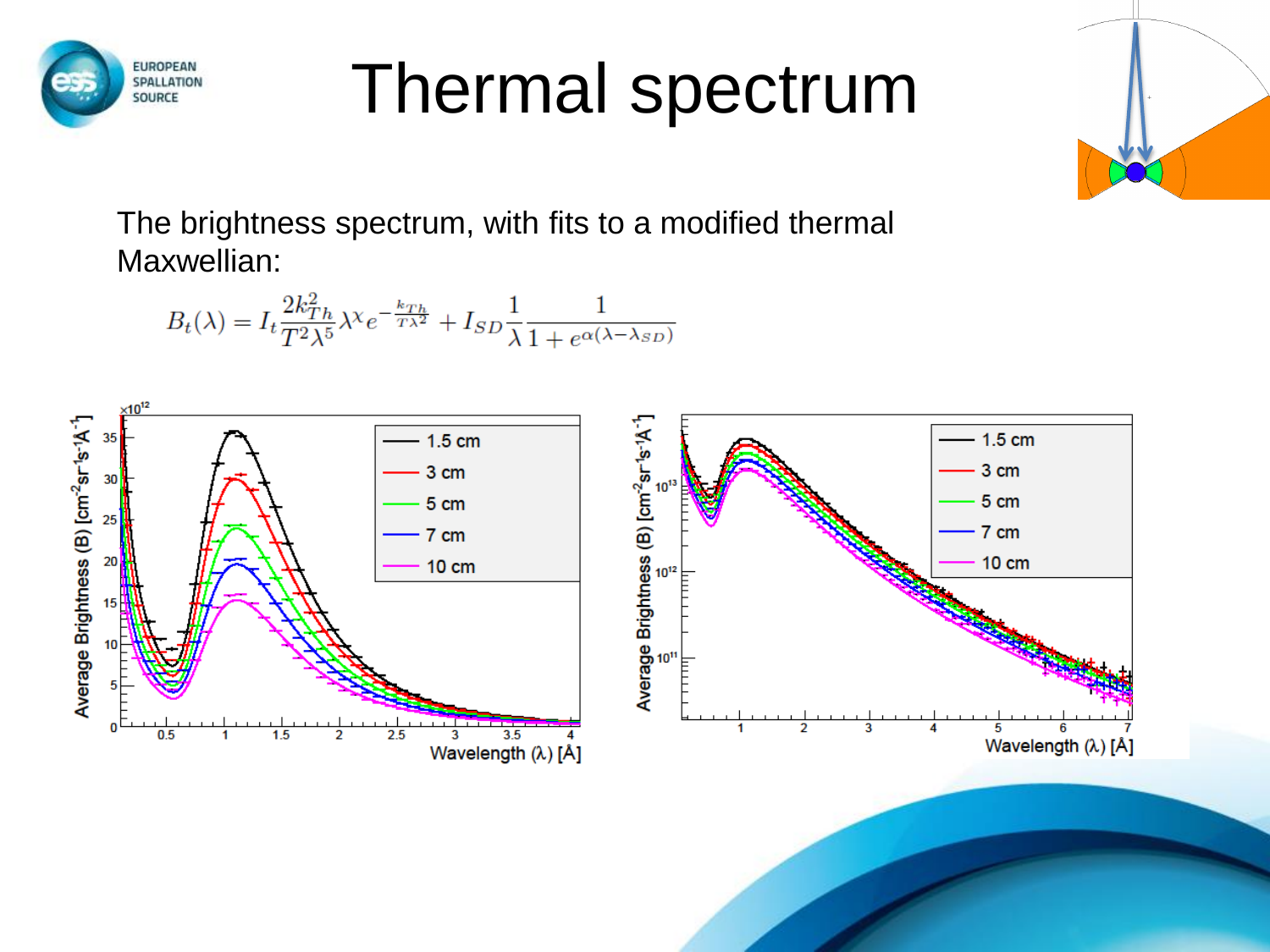

### Cold spectrum



Para hydrogen is not a thermalizing medium, hence the spectrum cannot be described by a Maxwellian.

A good model for the para  $H_2$  spectrum is:



Note that this function also fits very well to the TDR model, which is quite different geometrical.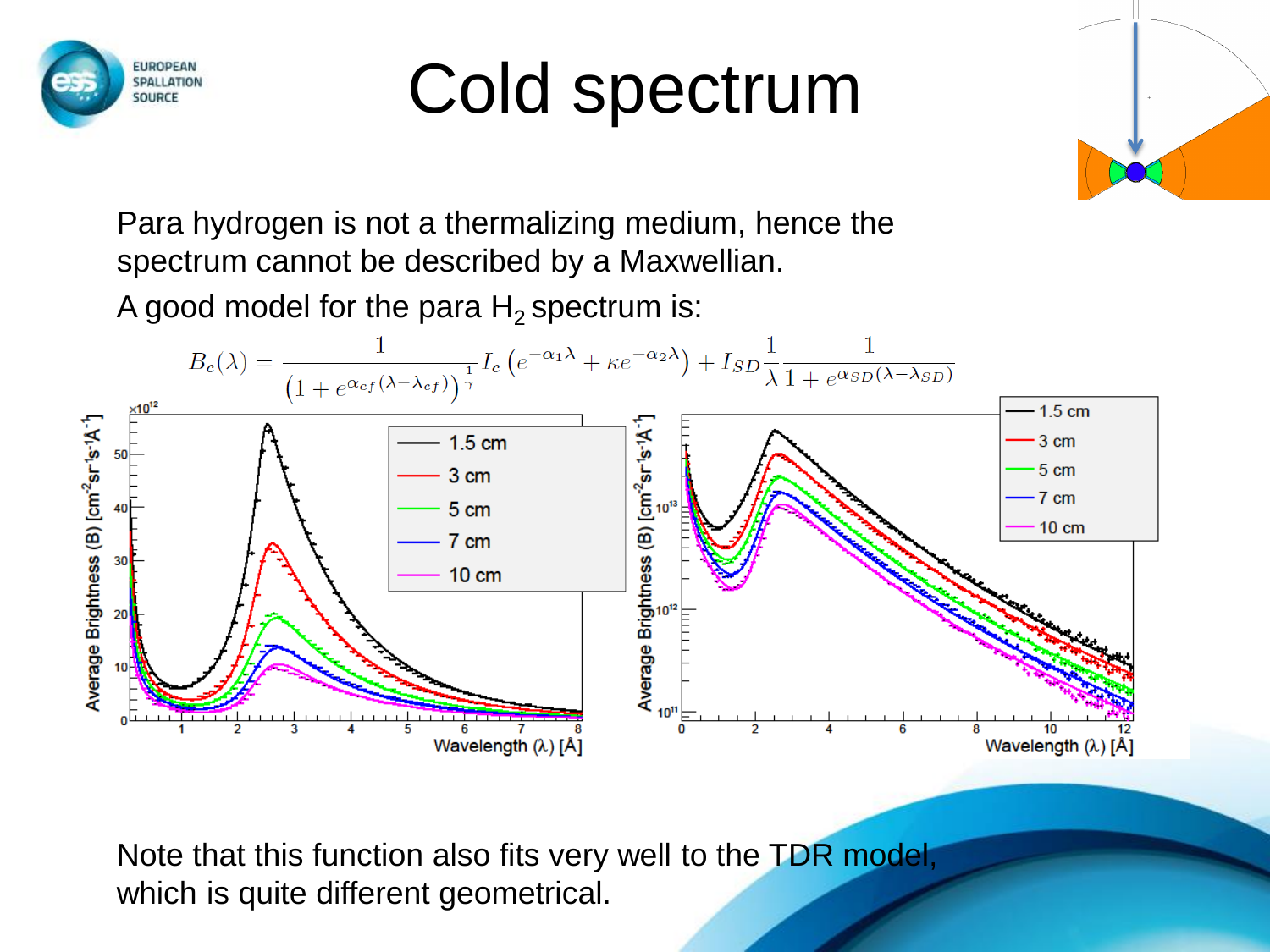

Brightness is nothing but a coordinate transformation of the common phase space coordinates:  $q_x$ ,  $q_y$ ,  $q_z$ ,  $p_x$ ,  $p_y$ ,  $p_z$ And: In the F5 case, the maximal extension to brightness (without doing something insanely complex) is a in the space: (this is the single most important equation for large scale neutron facilities)

 $B(\theta, \lambda, t)$ 

EUROPEAN SOURCE

This is clearly some dimensions short, so something have been integrated out…A minimal full model could read:

 $B(\theta, y, z_0, y_0, \lambda, t)$ 

By assuming some independence, we can rewrite:

 $B_c(\theta,y,z_0,y_0,\lambda,t)=\frac{B_c(y_0)}{B_c}\frac{B_c(z_0)}{B_c}\frac{B_c(y)}{B_c}\frac{B_c(\theta)}{B_c}\frac{B_c(t,\lambda)}{B_c(\lambda)}B_c(\lambda)$  $B_t(\theta, y, z_0, y_0, \lambda, t) = \frac{B_t(y_0)}{B_t} \frac{B_t(z_0)}{B_t} \frac{B_t(y)}{B_t} \frac{B_t(\theta)}{B_t} \frac{B_t(t, \lambda)}{B_t(\lambda)} B_t(\lambda)$ 

Where for example:

$$
B(y_0)=\left(\int\limits_{5d}B(\theta,y,z_0,y_0,\lambda,t)d\lambda dtdz_0dyd\theta\right)\left(\int\limits_{4d}dtdz_0dyd\theta\right)^{-1}
$$





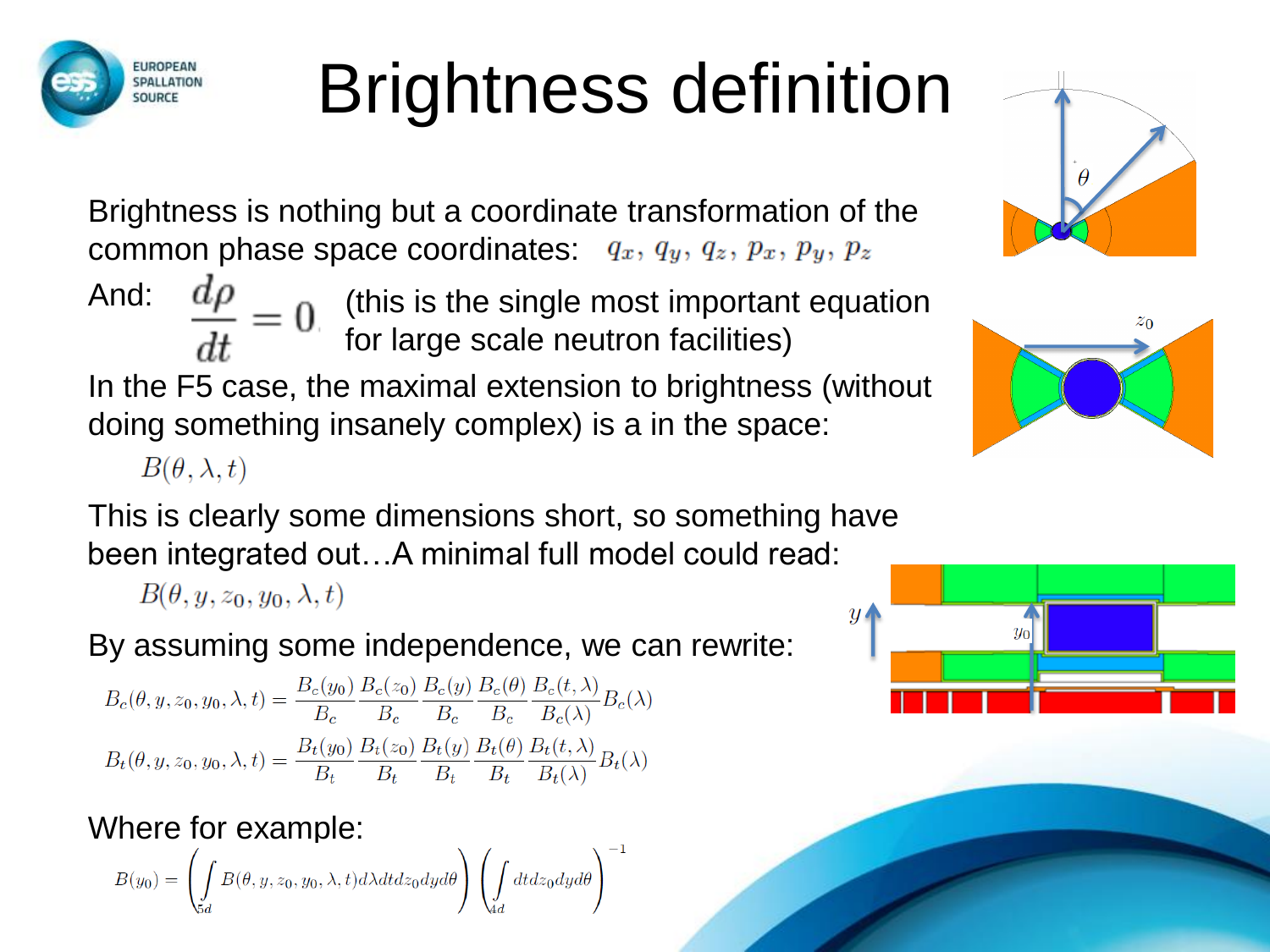

#### Method

Extracting the full phase space information is impossible in MCNPX using F5 detectors.

But, with present computer power and hard disk availability other methods becomes available.

SSW files contains full phase space information: x,y,z,dx,dy,E,t for each neutron crossing a specific surface. In root it is trivial use this to extract:  $B(\theta, y, z_0, y_0, \lambda, t)$ 

There exists a tool (by K. Batkov – available online) for converting SSW files into easily readable ROOT files.

DXTRAN spheres can be used to boost statistics in an area of interest.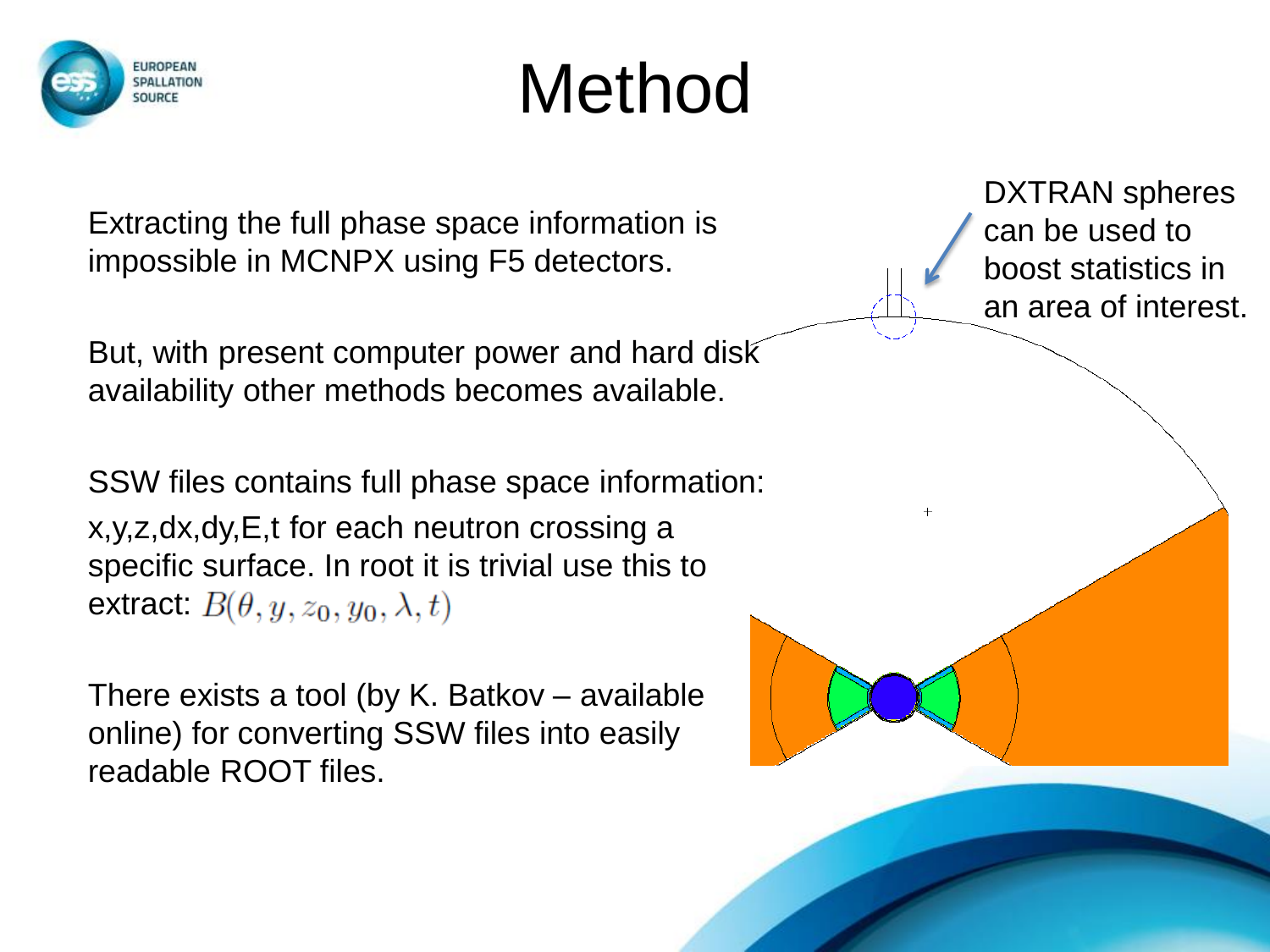

One thing which is immediately possible by this method, is producing a picture of the surface.

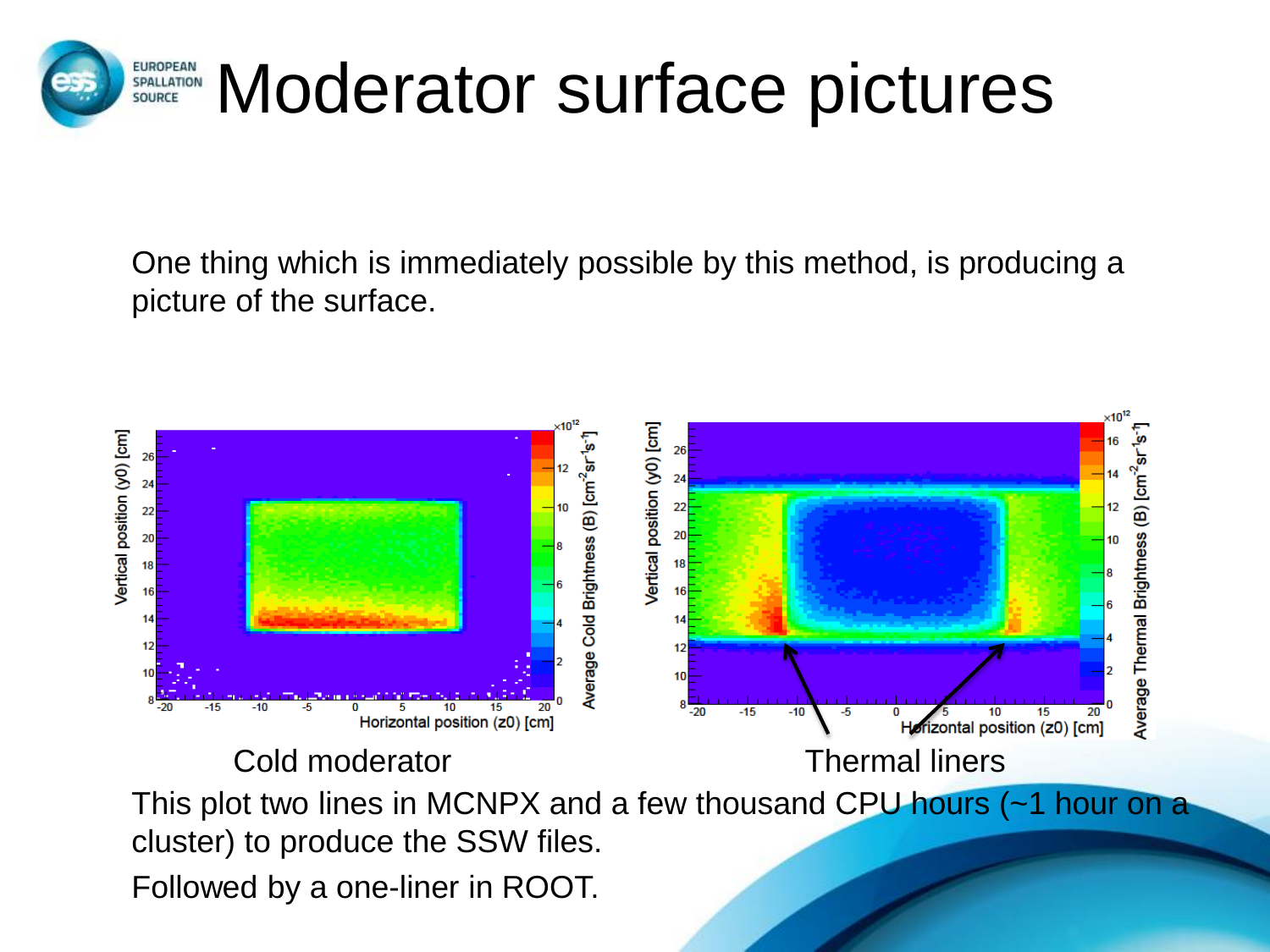

The same pictures for the flat moderator

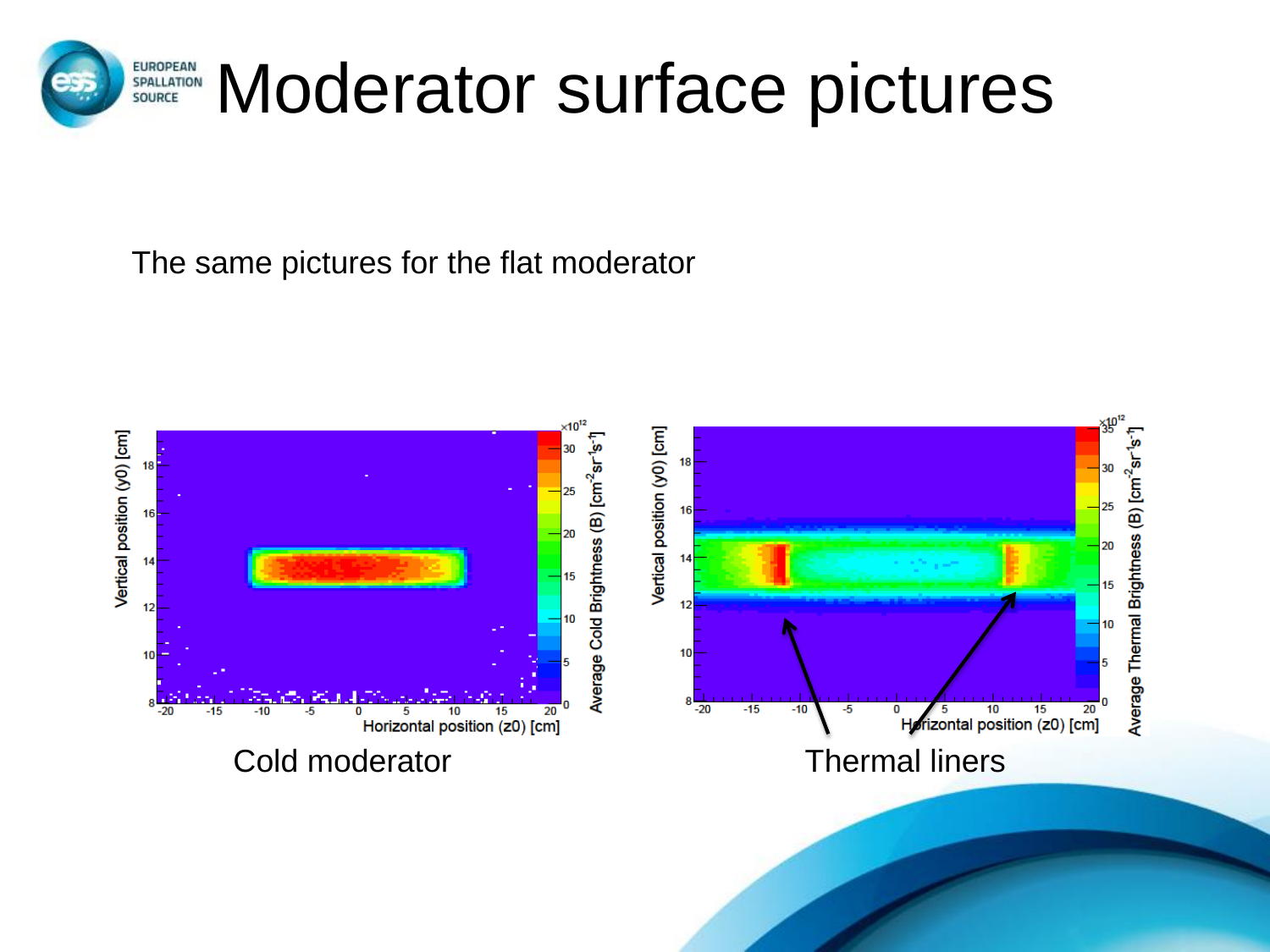

# **Results** Para-H<sub>2</sub> transparency

 $y_0$ 

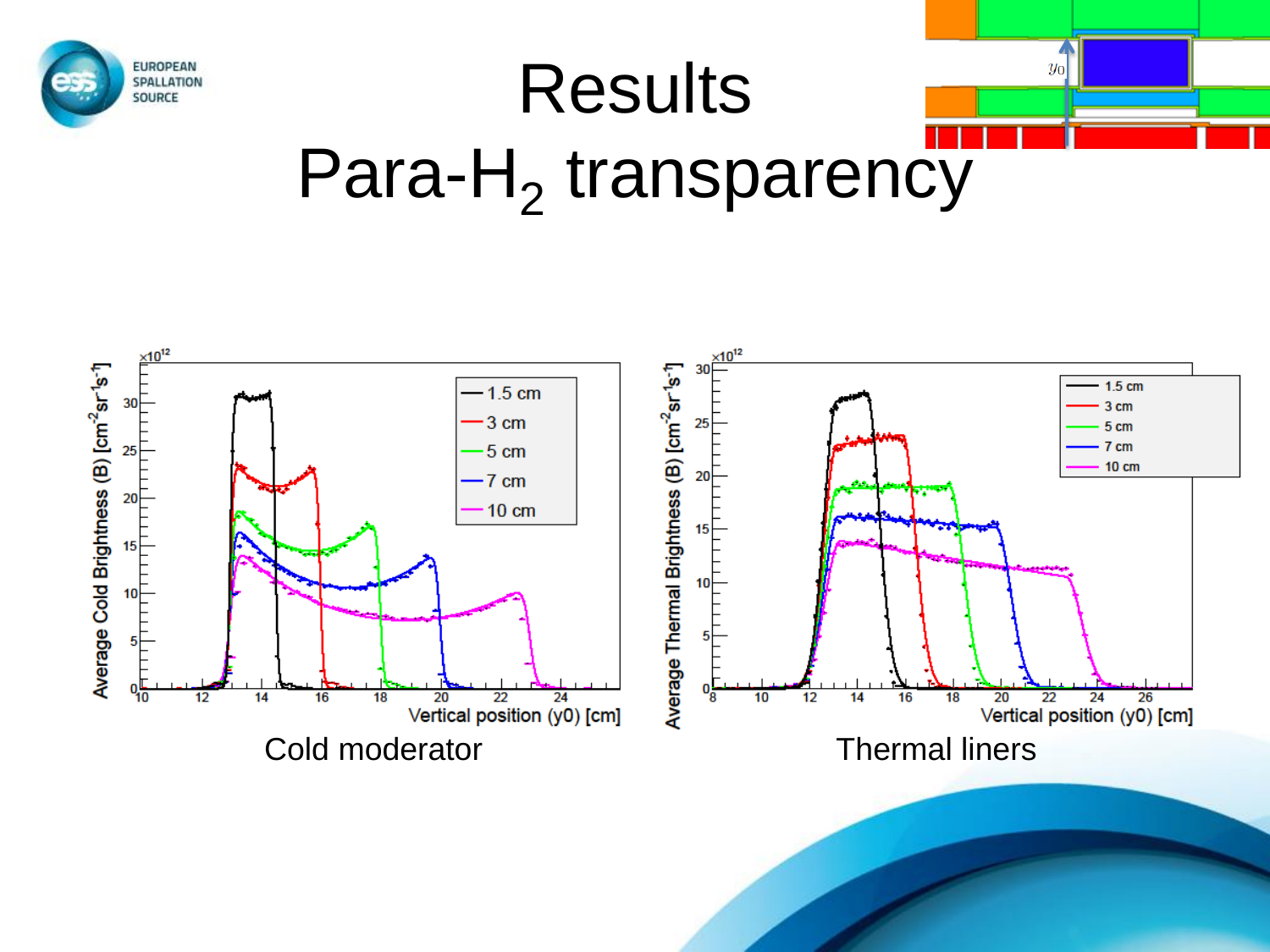



 $z_0$ 

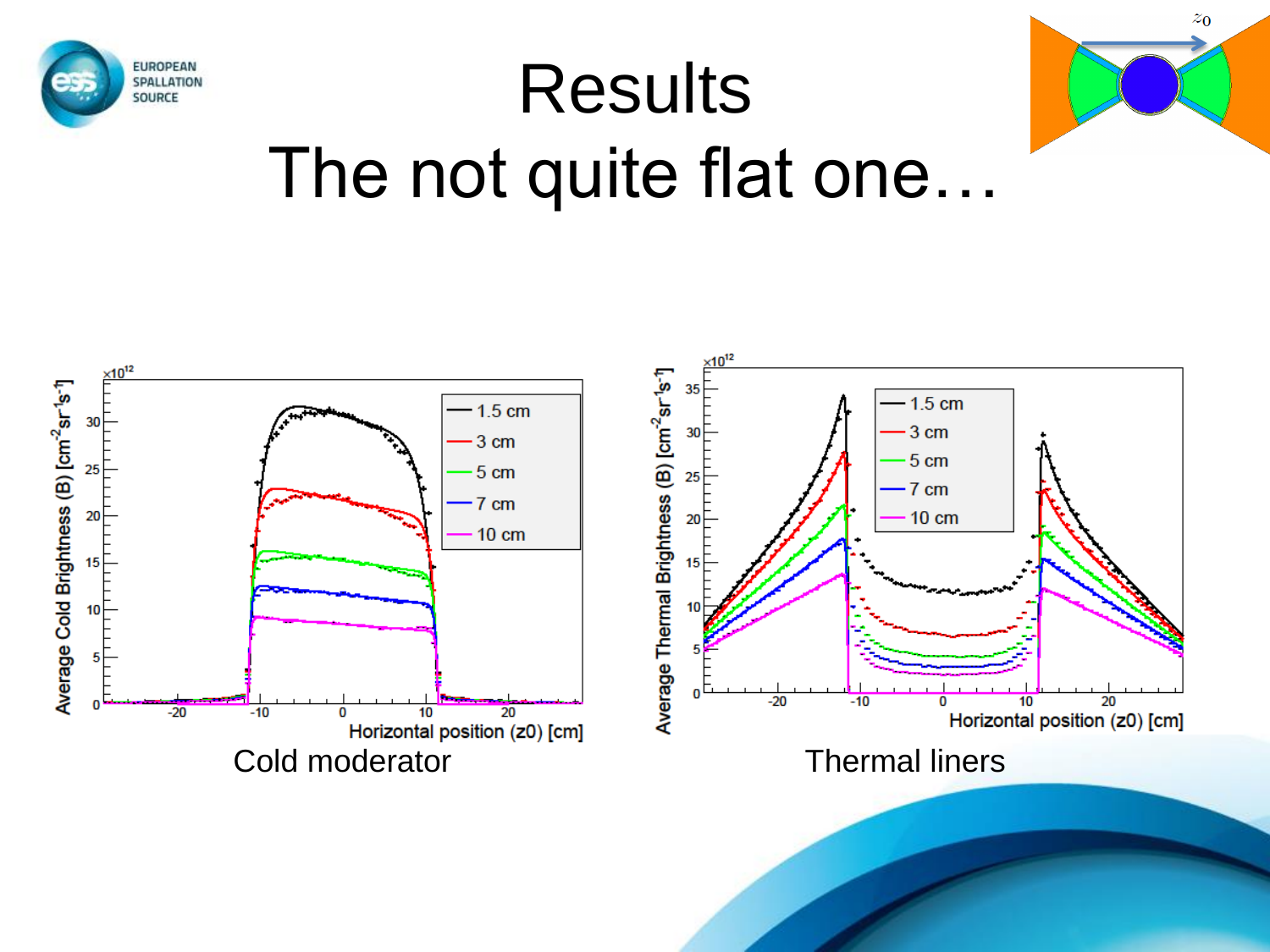

#### $y_{\parallel}$ **Results** Directional moderator



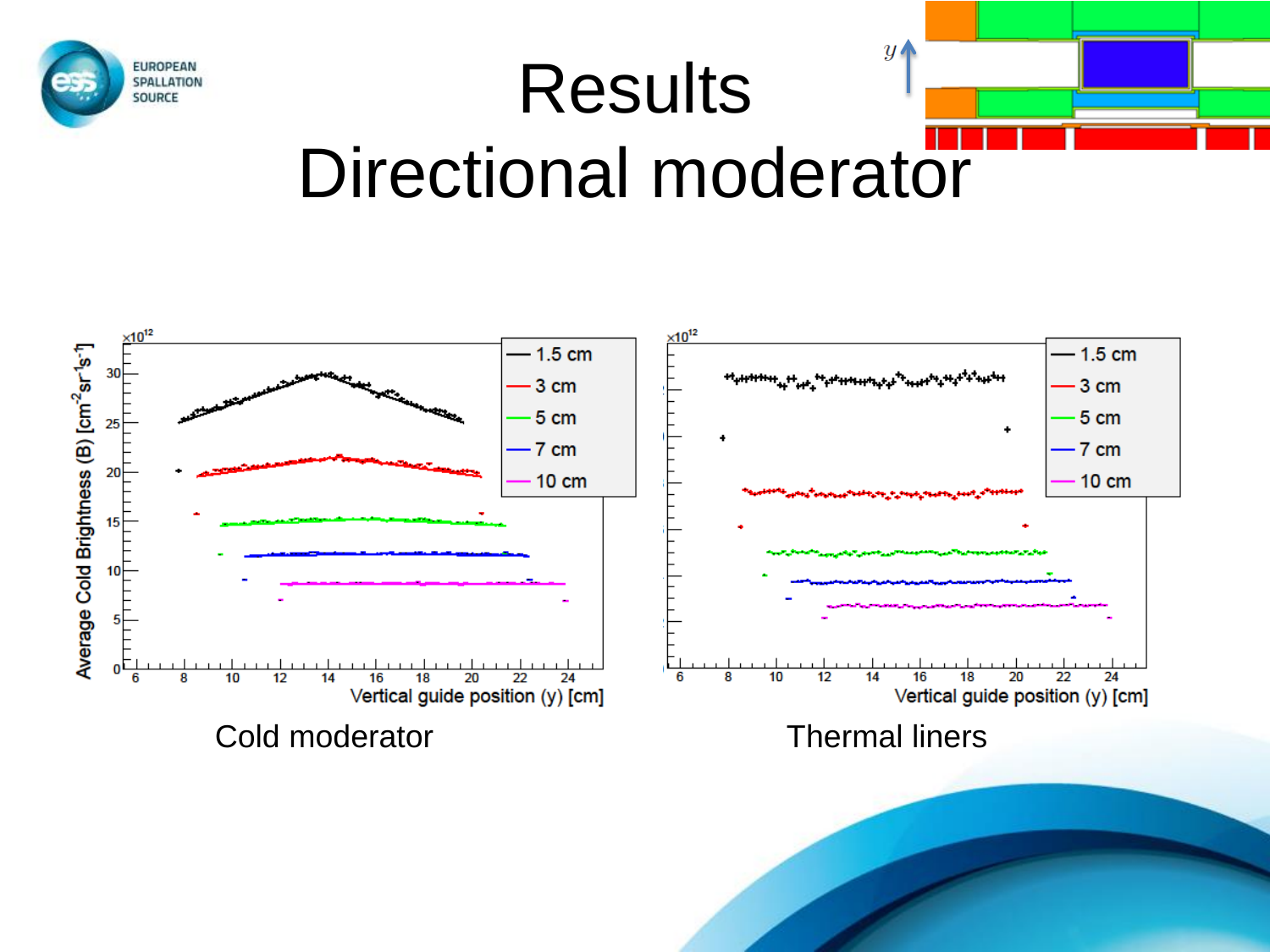

#### Results Time



These fits are from the cold moderator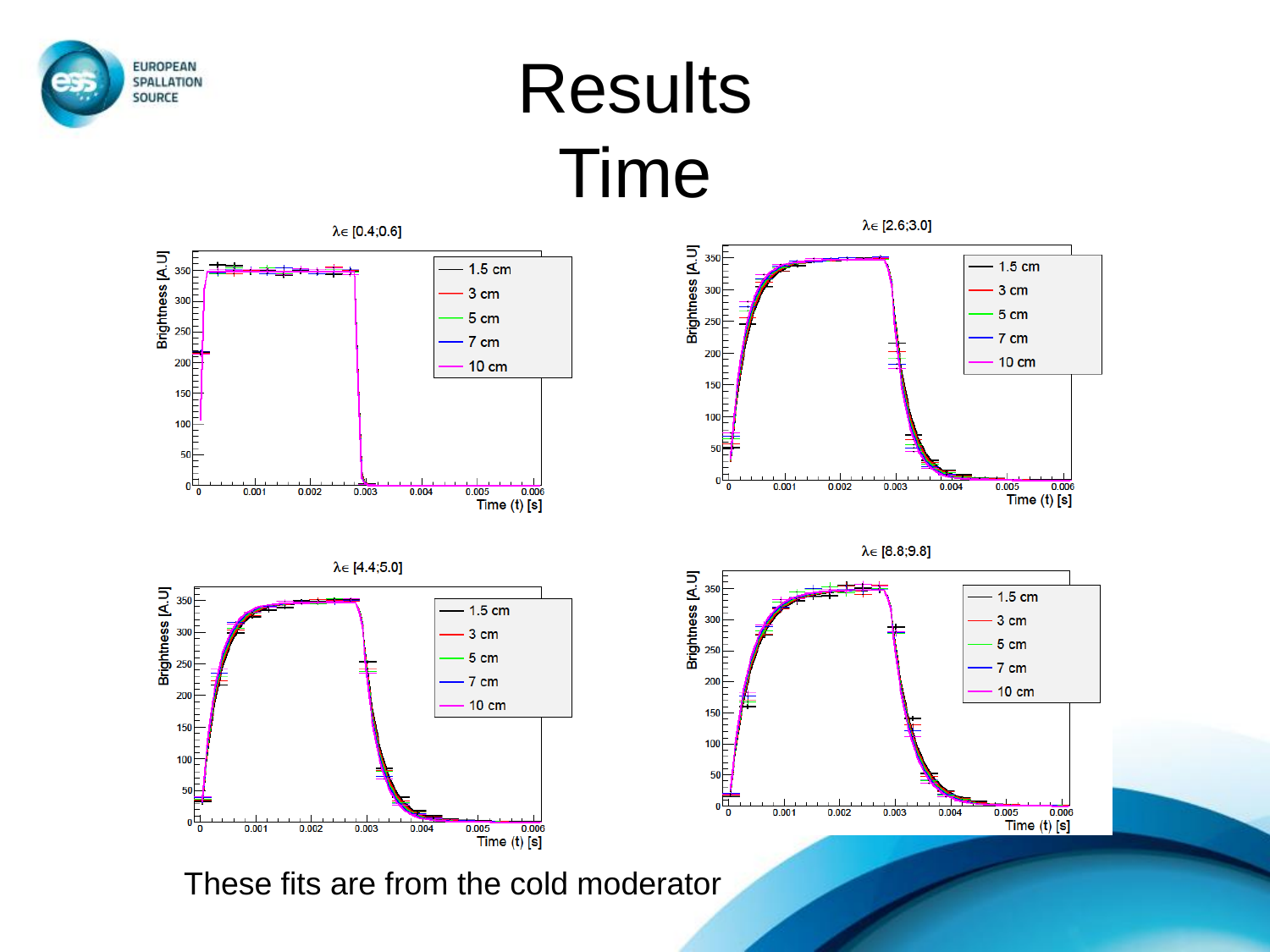

#### Results Time constant,  $\tau$